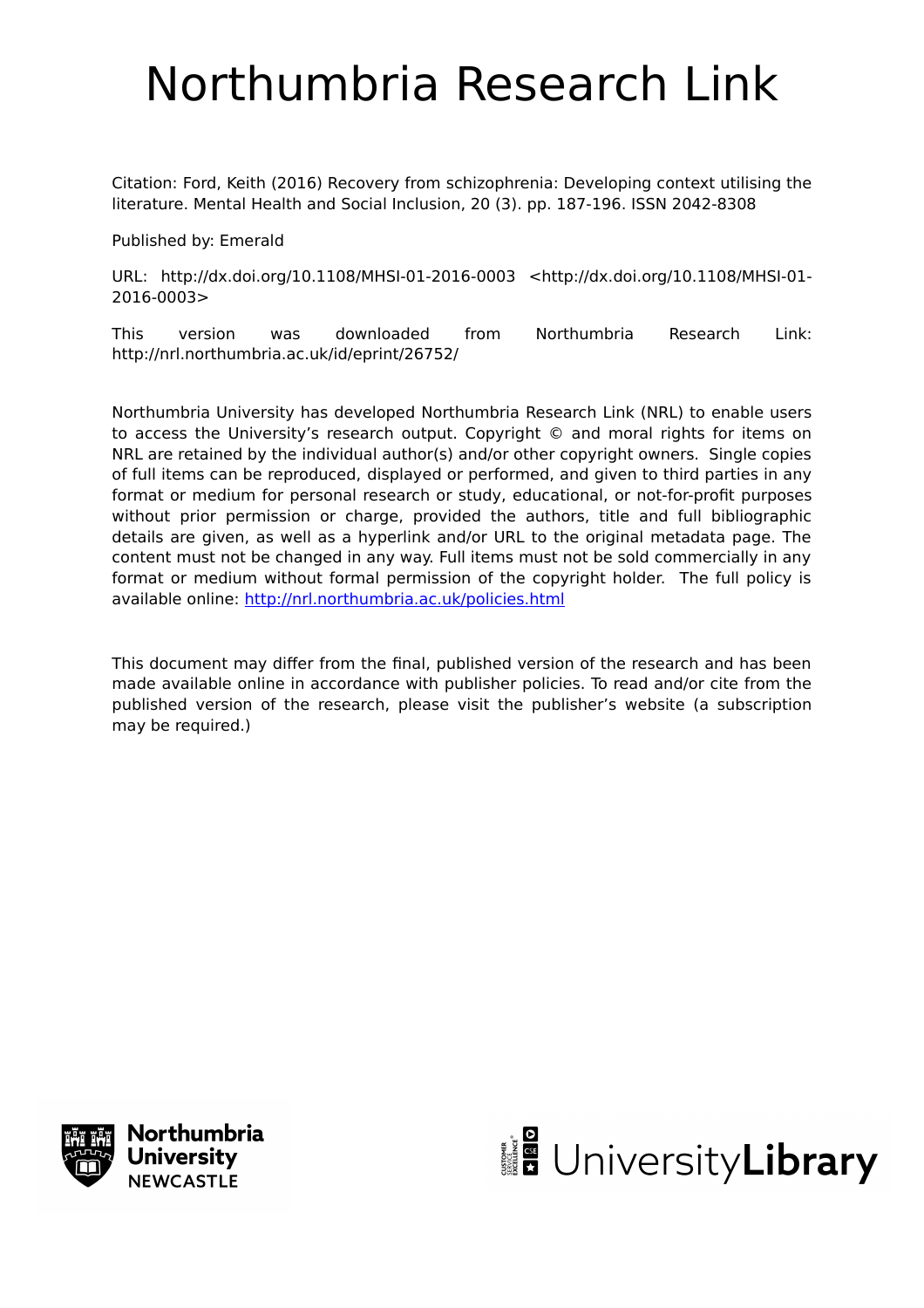## Recovery from Schizophrenia: Developing context utilising the literature

The word recovery has been utilised, both in and out of context, for some time within the field of mental health. This review of the literature aims to enlighten and assist in the contextualisation and understanding of recovery and the relationship it has for people with a diagnosis of schizophrenia. We have evolved to a position where people with a diagnosis of schizophrenia are 'expected' to demonstrate some form of recovery (Frese *et al* 2009). This offers such a contrast from the notion of inevitable decline which had been postulated by Kraepelin and many others of the time. Deegan (2005, p1) asserts that, "Despite the enduring legacy of pessimism ... a majority do recover". This is evidence that recovery from schizophrenia has evolved considerably since its recognition as a psychiatric condition (Frese *et al* 2009).

This paper contributes to the literature by offering a fresh approach which assists in maintaining a focus upon recovery by striving to achieve the following goals;

- \* Providing clarity around the existing differences between service user and service provider views on recovery.
- \* Demystifying the rhetoric regarding recovery by illuminating the personal and subjective nature of recovery, as opposed to purely symptom control.
- \* Developing the importance of the story of the person, so that people are heard and appreciate how they can contribute to their own recovery.
- \* Provide an opportunity for the reader to appraise the literature in order to facilitate a recovery approach in the best context.

Recovery, very much like schizophrenia, propagates debate regarding the lack of an agreed definition. Bonney & Stickley (2008) identify that generally, there is no clear consensus regarding recovery and it therefore remains very much contested. Many authors state that there is not yet a definitive definition of recovery (Onken *et al,* 2007; Kogstad *et al,* 2011). The most commonly cited definition was developed by Anthony (1993), who was one of the intellectual founders of the recovery movement (Shepherd *et al*, 2008).

> *"Recovery is described as a deeply personal, unique process of changing one's attitudes, values, feelings, goals, skills and roles. It is a way of living a satisfying, hopeful and contributing life, even with the limitations caused by illness. Recovery involves the development of new meaning and purpose in one's life as one grows beyond the catastrophic effects of mental illness"* (Anthony, 1993, p15)

Recovery cannot be regarded as a new concept, when observing the consumer/survivor self-help movements and groups there is evidence of the concept of mental health recovery since the 1930s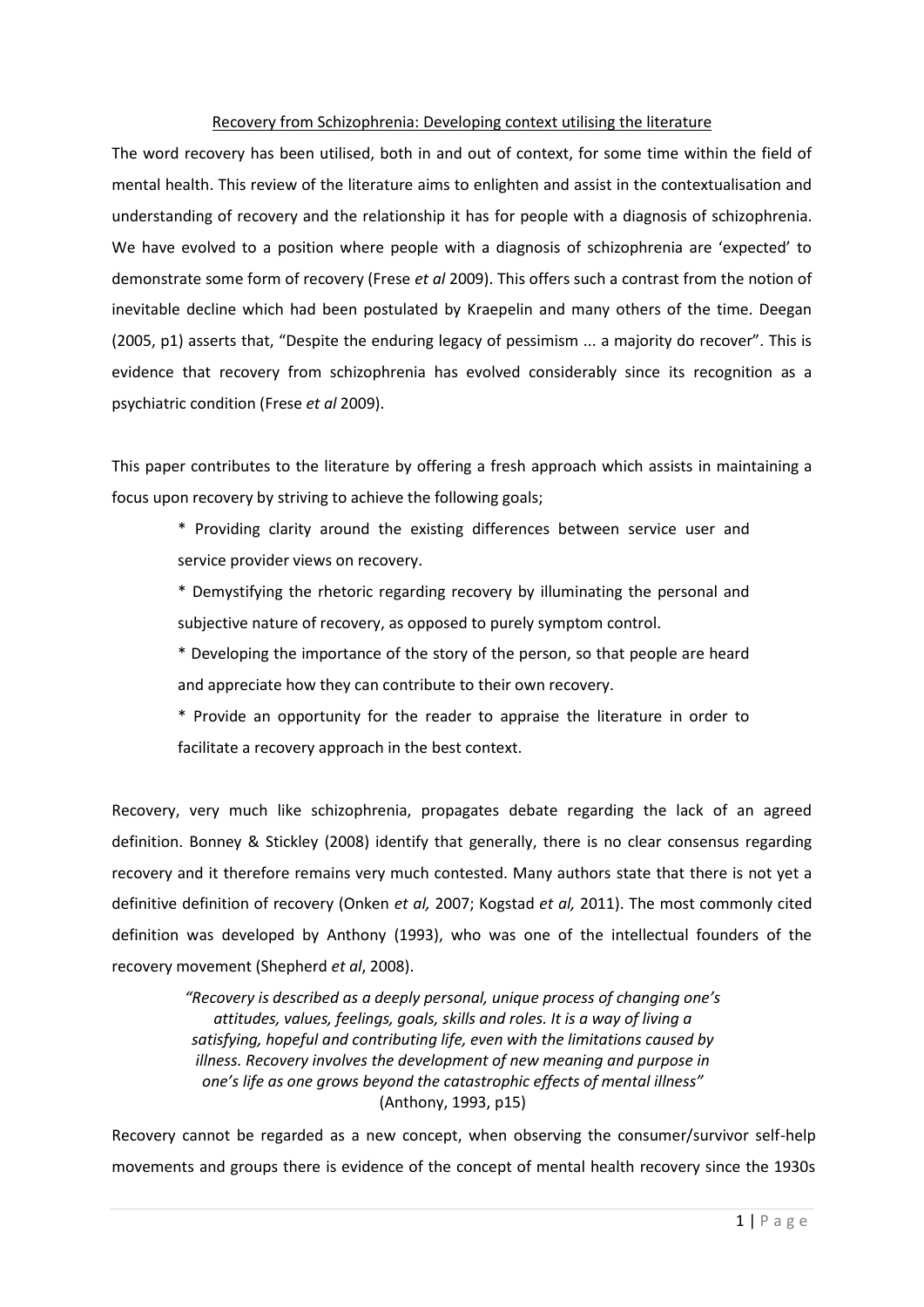(Onken *et al*, 2007). The idea of recovery in schizophrenia has been 'cherished' by a small group on the fringe of the field of mental health for over 20 years (Roe & Davidson, 2008) and has emerged at the forefront of the recent policy agenda (Bonney & Stickley, 2008). The advent of recovery was partly driven by dissatisfaction with the traditional medical model (Ahmed *et al*, 2012). It has been purported by Jacobsen and Curtis (2000) that traditional systems had indeed fostered disability, alienation and marginalisation. Longitudinal research studies had led to the concept of 'recovery *from* schizophrenia' with its emphasis being the eradication of clinical symptoms. In contrast the service user movement embraced the concept of 'recovery *in* schizophrenia' which allows service users to retain some degree of control over their lives despite the possible presence of symptoms (Gordon, 2013). It was recognised by Frese *et al* (2009) that the medical model, in conjunction with deinstitutionalisation, began to address the functioning of former patients and consequentially the notion of recovery from schizophrenia began evolving, initially under the guise of rehabilitation. It had long been stated that the recovery process was the foundation of rehabilitation services (Deegan 1988).

For service users like Pat Deegan it took time to overcome the feeling of being 'dehumanized' following her diagnosis of schizophrenia. "Dehumanization is an act of violence, and treating people as if they were illnesses is dehumanizing" (Deegan, 2002, p9). Pilgrim (2009) offers reassurance that deinstitutionalisation and the possibility of regaining citizenship for those previously dehumanised encourages optimism. Some previous 'treatments' of people within institutions was abhorrent with no consideration of potential for recovery. This was due to a 'eugenic axiom of degeneracy' which existed (Pilgrim, 2009). The eugenics movement of the late  $19<sup>th</sup>$  and early 20<sup>th</sup> centuries supported genetic explanations for stigmatised characteristics like mental illness which were governed by policies and resulted in marriage restrictions, sterilisation and even extermination (Kelves, 1985).

Despite deinstitutionalisation and community care becoming common place in the twentieth century one does not imply or lead to the other (Pilgrim, 2009). This is reference to the fact that during 'community care' some people felt abandoned often slipping between the cracks in service configuration or being overlooked by this regime. Consequentially, Sayce (2000) highlights that in the public mind 'community care' was associated with failure. Allott *et al,* (2002) commented that in a UK context the majority of people within the mental health system are given little hope of recovery from their experiences and staff were lacking in knowledge with regards to recovery. The Chief Nursing Officer's Review on Mental Health Nursing (Department of Health, 2006) states nurses should use recovery principles in every aspect of their practice. Although things are changing and we have a much clearer structure for community services in England, Boardman & Shepherd (2012) state that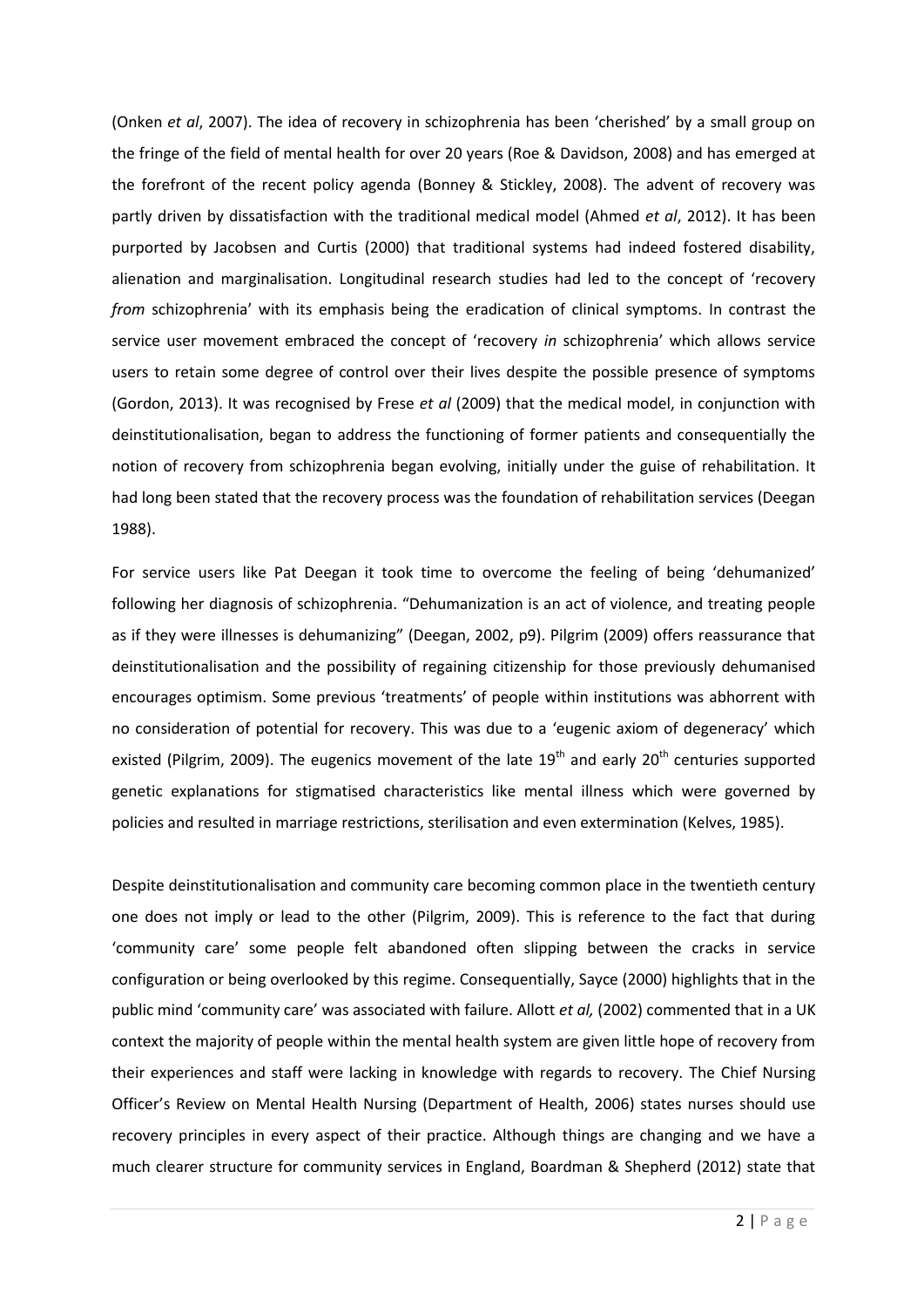improvement is still required in respect of the quality and content of these services. Despite this, it has been reported that; "An understanding of recovery as a personal and subjective experience has emerged within mental health systems" (Slade *et al,* 2014, p12).

The language of 'recovery' has become a common feature in mental health policy and practice in the UK and the agenda of recovery encompasses diverse perspectives from policy makers, service users and professionals (Spandler & Stickley, 2011). People who have experienced mental illness have been increasingly vocal in communicating what their experiences are with mental illness and also what assists in moving on beyond mental illness (Slade, 2010). These narratives and service user perspectives have assisted everyone in attempting to tailor interventions to facilitate an individual's recovery. However, these opinions within the literature about recovery are wide-ranging and whilst they cannot be characterised uniformly they do provide valid indicators of what recovery looks and feels like from the inside (Slade, 2010). Spandler & Stickley (2011) add issues raised have addressed concerns around what it feels like and the seemingly lack of compassion in mental health services.

Lehman (2000, p329) advises caution and states, "Recovery has become a loaded word in the mental health field". This may be due to recovery being a dichotomous proposition, as some people take recovery to represent hope that they may go on to pursue a fulfilling life. In contrast, others view 'recovery' as rhetoric for people who have been oppressed victims of the system; these feelings gave rise to a philosophy of anti-psychiatry and people wishing to be free of professional treatment. When attempting to clarify this ambiguity Schrank & Slade (2007) stated that the term recovery has two meanings which are: 'Service-based recovery definitions' and 'User-based recovery definitions'. Service based recovery definitions rely on symptom remission and reduction in use of medication, whereas user based recovery definitions address personal growth and development in overcoming the experience of being a mental health patient.

The concept of recovery has been defined in countless ways and Silverstein & Bellack (2008) organised them roughly into two groups. The first group reflect recovery as an 'outcome' (descriptions that desire operationally defined criteria to be achieved) and as an on-going 'process' of identity change. Therefore it is easy to distinguish, again, the areas where service providers and service users may have a differing stance and similarities can be drawn against the work of Schrank & Slade (2007). However, this may have developed from Bellack (2006) who viewed recovery as an outcome developed from the search for clinically meaningful and psychometrically reliable outcome measures, whereas appreciating recovery as a process developed primarily from service users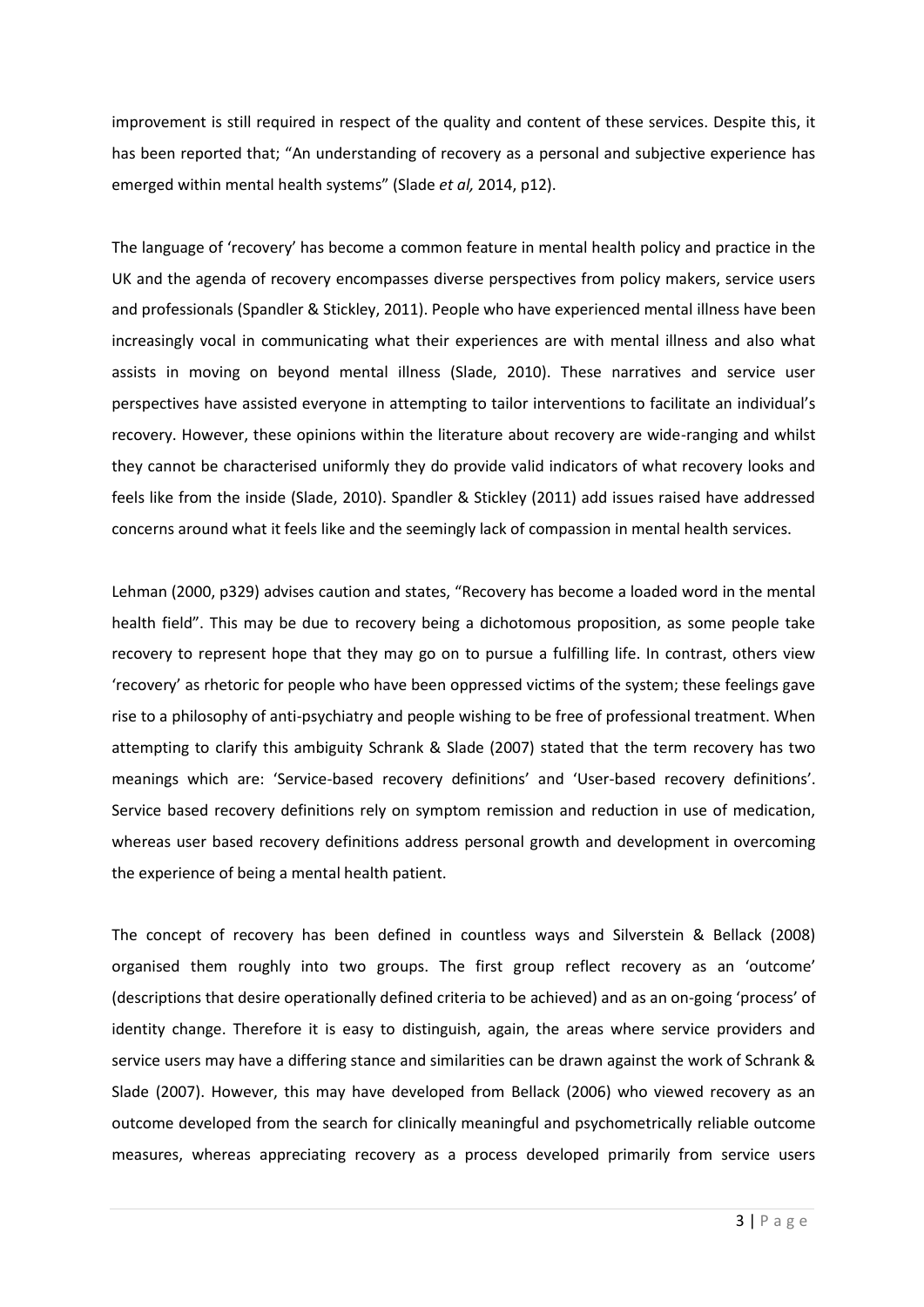attempting to raise the profile of their perspective within practice and research. Liberman & Kopelowicz *et al* (2005) argued there is difficulty in separating 'process' and 'outcome' due to the elements of these two perspectives 'reverberating' with each other. Gordon (2013) adds that despite service users often claiming to reject the idea of 'outcome', their descriptions generally embrace both process and outcome; and as examples Gordon cites Deegan (1988) and Anthony (1993). Atterbury (2014) notably points out that measuring outcomes is not 'unimportant' but individually outcomes do not to afford the ethical justification for a recovery-orientated approach. Gordon (2013) had expressed disappointment that the many recovery-focused outcome measures available are not being adopted and applied by researchers, academics and the pharmaceutical industry. "This is especially perilous given that outcomes measures often drive the types of service provided" (Gordon, 2013, p271). This is viewed as 'perilous' by Gordon (2013) as recovery as an outcome implies people are condemned to hopeless unending journeys which may also encourage apathetic services which would continue to be determined by symptom-focused outcome measures. This may be viewed as regression to a maintenance approach for people with a diagnosis of schizophrenia.

Another similarly contested factor is whether recovery is an approach, a framework or a model with different authors putting their own interpretation on proceedings. Warner (2009) favours the term '*The recovery model'*. This may be derived from earlier opinion by Andresen *et al,* (2006, p972) who state that "… there is a need for a model and a method of measuring recovery as the concept is described by service users". Thornton & Lucas (2011) sketch some of the issues and articulate a possible recovery model for mental health. However, they state clearly that that their aim is to "clarify the options rather than defend the model that emerges" (Thornton & Lucas, 2011, p24). Whilst many issues are raised and discussed from other perspectives within their paper it is difficult to ascertain the level of conviction that Thornton and Lucas (2011) have in the 'model'. A position statement by consultant psychiatrists in two merging London NHS trusts stated that, "Whilst some people refer to a 'Recovery Model', it is probably better to speak about Recovery ideas or concepts. A model would suggest that there is a manual somewhere" (South London & Maudsley NHS Foundation Trust and South West London and St George's Mental NHS Trust, 2010, p11). Kogstad *et al*, (2011) predict that the recovery approach needs to go beyond attempts to construct models for recovery-orientated practices and should therefore be a 'non-linear' process. Perkins & Slade (2012) identify recovery as a 'journey' but it was Unzicker (1989) who was one of the first to generate the idea of recovery being a journey. As a self-confessed 'survivor' of services Unzicker's drive and determinism was developed from the rejection of the medical model. Many view recovery, and the recovery movement in particular, as a challenge to the medical model (Deegan, 2002; and Frese *et al*,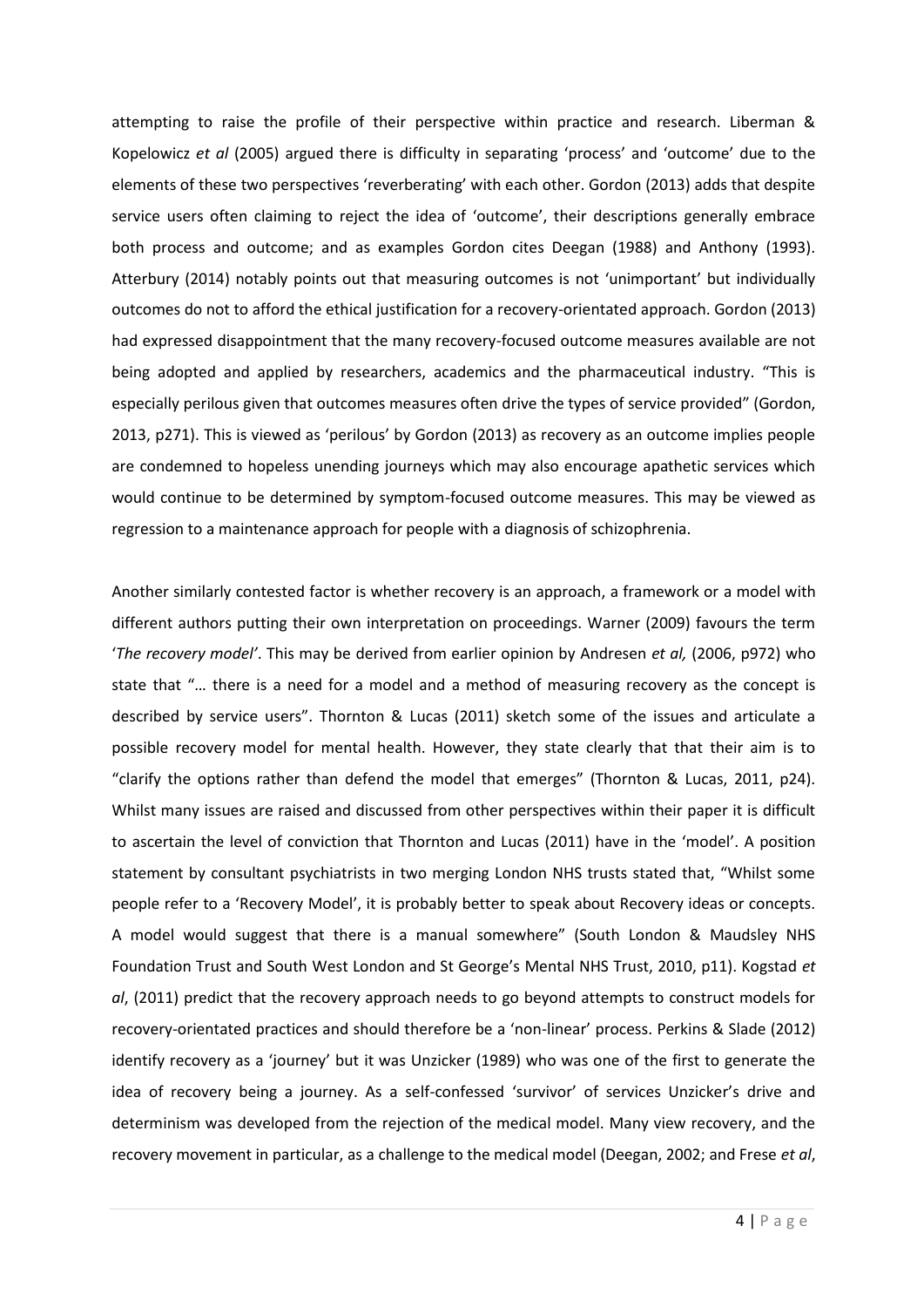2009). Mountain & Shah (2008, p241) worryingly identified that, "… many psychiatrists seem detached from this approach [recovery]. Sceptics suggest that it underplays the value of psychiatric treatment and services and offers false hope". In response to the recovery movement, Mountain & Shah (2008, p244) go on to state, "There has been a confusing range of responses among psychiatrists. Some have been bemused, dismissive or defensive". In spite of these comments Pilgrim & McCrainie (2013) state that, whether rhetorically or otherwise, the personal journey approach to recovery has found a strong presence for all stakeholders. The growing complexities associated with the notion of recovery were also addressed by Pilgrim & McCrainie (2013, p44);

"… we have seen recovery in a number of either/ors: an internal versus an external process, a process versus an outcome and a clinical goal versus a sociopolitical goal. One might be discussing recovery-as-experience, recovery-asevidence, recovery-as-ideology, recovery-as-policy or recovery-as-politics" Pilgrim & McCrainie (2013, p44)

In an attempt to progress and operationalise the literature around recovery Andresen *et al,* (2006) developed a 'stages of recovery' instrument. This was developed from a consumer-orientated definition of 'psychological recovery' from their earlier work in 2003 and this was described as; "… the establishment of a fulfilling, meaningful life and a positive sense of identity founded on hopefulness and self-determination" (Andresen *et al,* 2003, p588). The whole premise of recovery is based upon finding a new self and position as opposed to rediscovery of the former, premorbid, self (Deegan, 1988). Andresen *et al* (2003, p589) developed a 'Four component processes of recovery' (Finding hope, Redefining identity, Finding meaning in life, and Taking responsibility for recovery). At this period in time other studies had also identified stages or phases in the recovery process but with regard to the exact delineation there was no consensus. An earlier study from Davidson and Strauss (1992) addressed the sense of self in respect of recovery and whilst this study did not specifically address people with schizophrenia per se there were 25 participants from the total of 66 with this diagnosis. Davidson and Strauss (1992) developed 'four aspects' (Discovering the possibility of the self as an agent, Taking stock of strengths and limitations, Putting aspects of self into action, and Using the enhanced sense of self as a resource in recovery). The significance of personal change is not missed here as these aspects adhere, to some degree, to Kurt Lewin's (1951) three-step model of change management. Andresen *et al,* (2003) drew comparison between five studies prior to drawing up their own 5-stages of recovery. These five stages consisted of; Moratorium, Awareness, Preparation, Rebuilding, & Growth. These stages are not necessarily a linear progression that all go through, but are best viewed as aspects of engagement within the process of recovery (Shepherd *et al,* 2008). Components, aspects or stages of recovery highlighted and suggested by various authors have contributed to a drive towards an understanding of recovery, even though not always adding clarity in every case.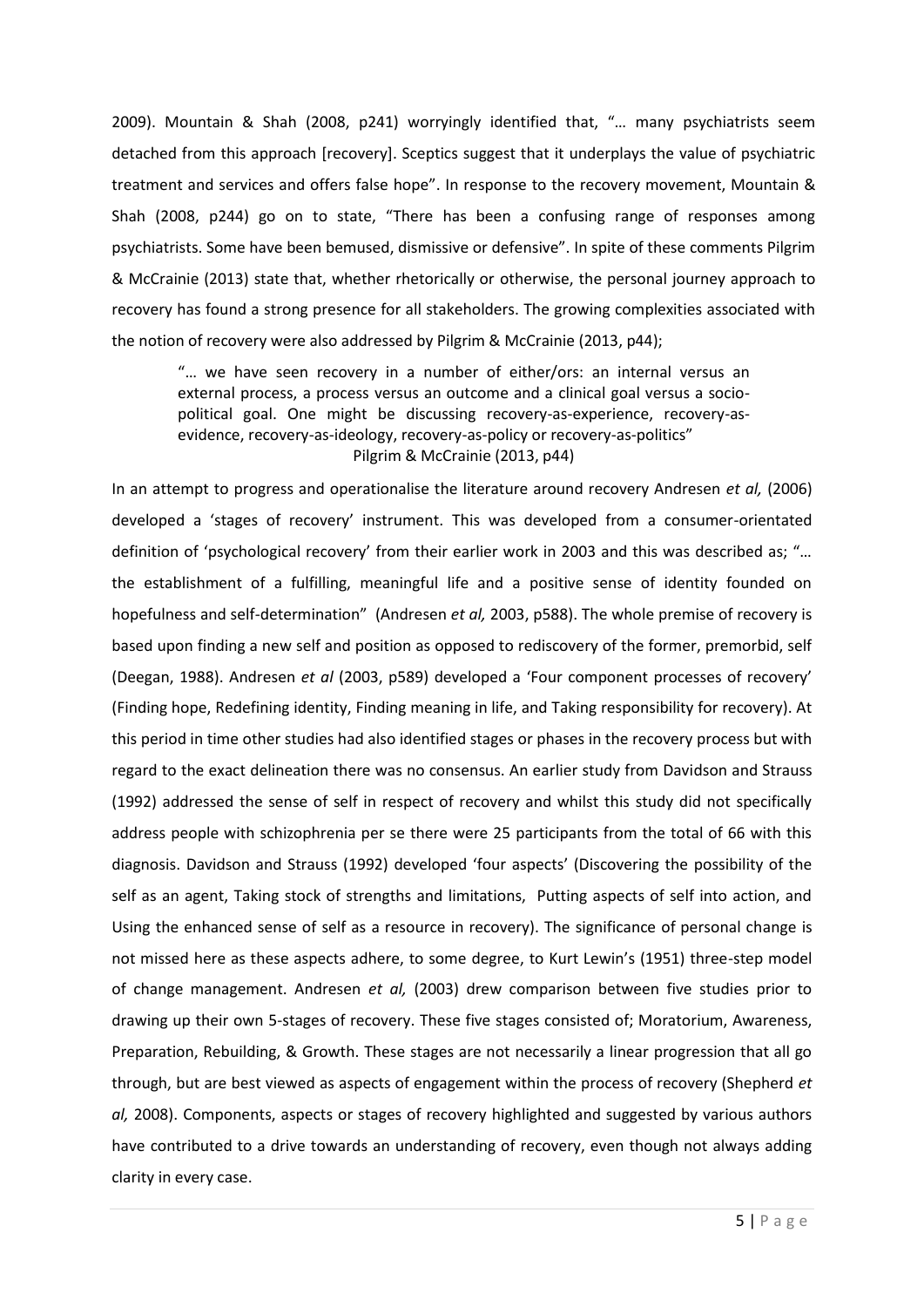In 2005 Laurie Davidson identified that we cannot implement programmes of recovery taken from physical illnesses in the field of mental health. Davidson's (2005) notion that 'self-management models' and 'service user experiences' have more value than models originating from physical health. Regarding definitions, Davidson was in support of and utilised the notion of recovery previously highlighted by Anthony (1993) whilst also utilising the work of Andresen *et al,* (2003) in developing clarity for the UK perspective. This was beginning to signify the direction for recovery in the UK as Davidson developed his work in the Devon Recovery Group to identify 'The Principles of Recovery' (Davidson, 2008). These principles have been replicated and advocated in many areas including Manchester, Cornwall and even Ohio, USA. Those mentioned also advocate the definition of recovery by Anthony (1993) and the 'four component processes of recovery' (Andresen *et al,* 2003).

We are reminded by Deegan (2002) that recovery is not the privilege of an exceptional few clients, but as empirical data indicates most do recover. Atterbury (2014) asserts that if the promise of recovery and recovery relationships are withdrawn from service users it is an injustice and a moral violation. To transfer recovery focused-approaches into practice it is useful to comprehend the regular themes arising from people who have recovered. Table 1 compares three studies illustrating the themes of people who have recovered. The study by Schrank & Slade (2007) identifies components of the recovery process as defined by service users, whereas the other studies are themes derived from the literature.

| Kelly & Gamble (2005) | Schrank & Slade (2007)   | <b>Slade (2009)</b>     |
|-----------------------|--------------------------|-------------------------|
| Hope                  | Hope                     | Hope                    |
| Mentorship            |                          |                         |
| Spirituality          | Spirituality             |                         |
| Growth                |                          |                         |
|                       | Responsibility & Control | Personal Responsibility |
|                       | Empowerment              |                         |
|                       | Connection               |                         |
|                       | Purpose                  |                         |
| Being an Individual   | Self-Identity            | Self-Identity           |
|                       | Symptom management       |                         |
|                       | Stigma                   |                         |
|                       |                          | Meaning                 |

## Table 1. Comparison of Recovery Themes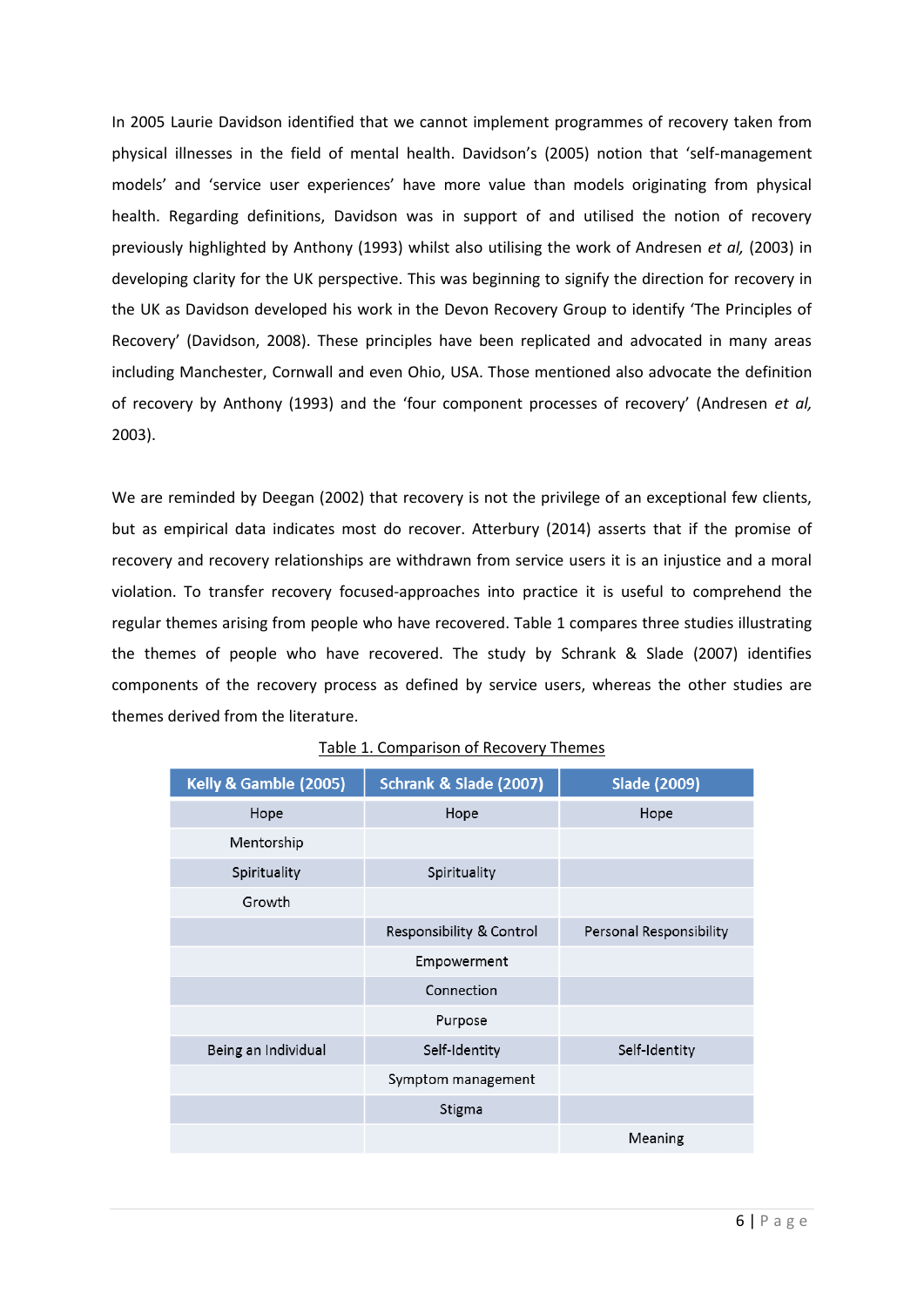The concept of hope remains a central tenet of recovery and is reported widely in the literature (Hobbs & Baker, 2012). The 'twin challenge' of addressing the impact of the mental health problem on a person's life and also fostering a positive future vision, for the mental health worker is appreciated by Repper & Perkins (2003). Following consultation with 'consumers' Jacobson & Greenley (2001) had previously introduced the concept of *internal* and *external* conditions in recovery. The internal conditions referred to; hope, healing, empowerment and connection. The external conditions defining recovery are; human rights, a positive culture of healing and recoveryorientated services.

Langeland *et al,* (2007, p276) identifies three important healing factors within the recovery process. These factors are that participants i) perceive themselves as something other than just a diagnosis or a disease, ii) explore themselves with respect to their whole person, and iii) take control of their own lives. An appreciation of a salutogenic approach by mental health workers would be favourable to support this. The basis of improving all aspects of life simultaneously through holistic healing was proposed by Antonovsky (1985). In agreement Atterbury (2014, p184) states; "A more holistic view of mental health offers recovery as the hopeful protagonist in a narrative of health not illness". This basis of salutogenesis is opposed to the traditional perspective of health, regarded as pathogenic, with its emphasis more on disease and biological mechanism. Salutogenesis proposes that the diagnosis becomes secondary to the story of the person, with the person understood as an active system that interacts with the environment utilising both internal and external conditions (Langeland *et al,* 2007), very much in alignment to those described by Jacobson & Greenley (2001). The presence and ability to utilise salutogenesis was illustrated in a study by Ventegodt *et al*, (2008), addressing clinical holistic medicine in the recovery of working ability. Ventegodt *et al*, (2008, p221) concluded; "The patients are motivated for human development and engage in existential therapy in spite of this being highly emotionally painful at times where old trauma are confronted and integrated". This may resonate for people with a diagnosis of schizophrenia, as a potential for approaching recovery.

Overall, the concept of salutogenesis may have informed many other approaches to recovery, including most of the themes identified in Table 1. The benefit of a salutogenic approach is increased when service users are prepared to assume responsibility for their own life (Ventegodt *et al,* 2007). This has been appreciated for some time as Liberman & Kopelowicz (2005) postulate, due to the fact that schizophrenia is often associated with dependence on others, recovery should include a dimension associated to independent functioning. This has a big impact upon mental health services and approaches, as Copeland & Mead (2000), who use their own experiences to suggest that mental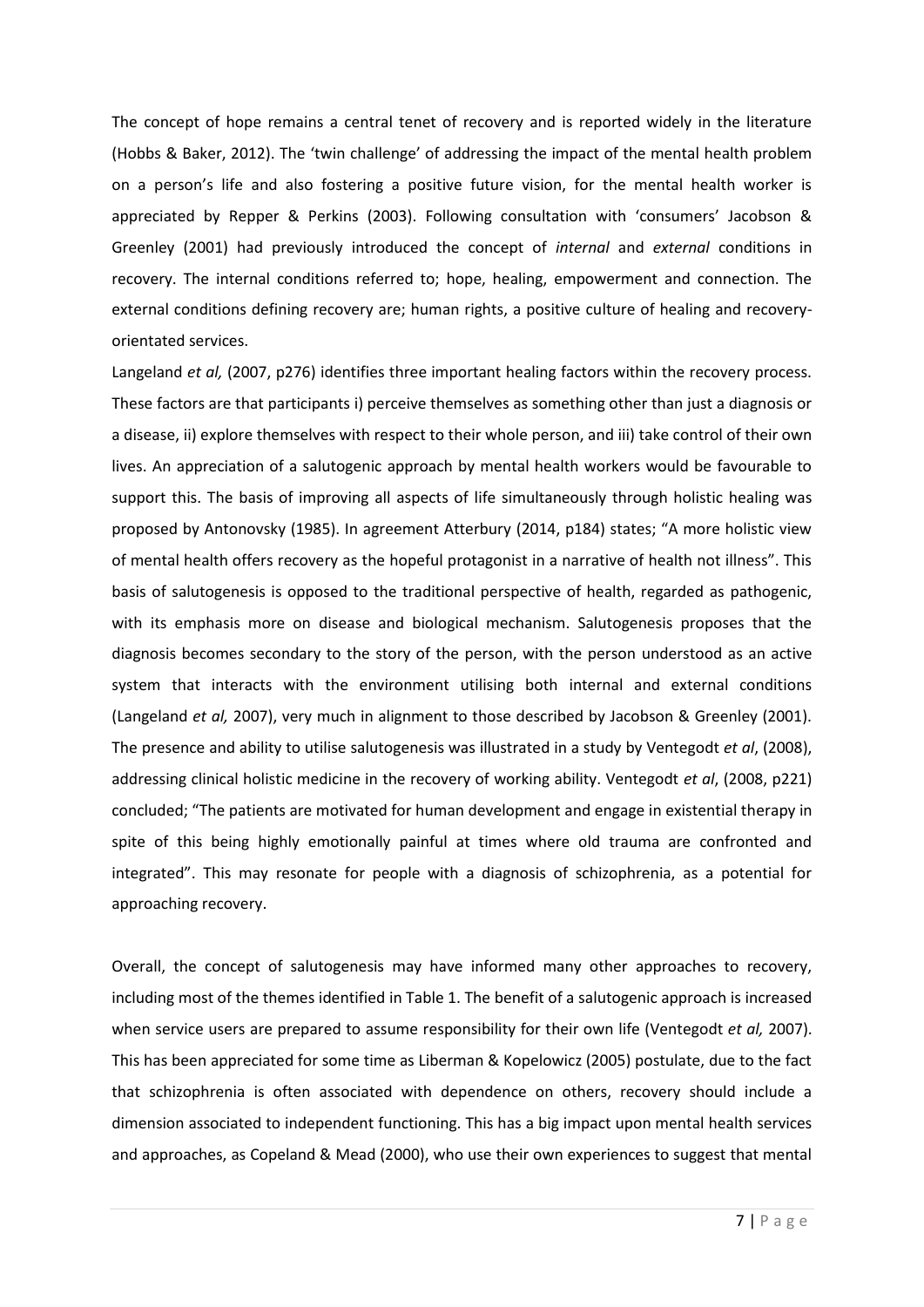health workers have to 'be human' and regard recovery orientated relationships as real and authentic despite changes in roles. Repper & Perkins (2003) emphasise that the central issue in effective relationship formation is the ability to value people as equals. Silverstein & Bellack (2008) add that terms, such as hope, empowerment and self-determination are often employed in a vague manner. Kogstad *et al,* (2011) had discovered that recovery factors experienced by service users are not always compatible with professional approaches. Beck *et al,* (2012, p564) offers one explanation, "People appear to hold an individual representation of what it means to be recovered". From personal experience Rufus May states that recovery from social expectations was a bigger challenge than the psychosis itself and as a consequence he sees that "Recovery lies in the social contexts within which this process occurs" (May, 2000, p10). Many subjective views of recovery occur, with one reason being due to personal understanding of recovery altering over time (Slade *et al,* 2014).

The individual and personal journey of recovery for service users necessitates services to alter the focus of care and treatment (Lloyd *et al,* 2008). Atterbury (2014) indicates that the difference between traditional mental health practices and recovery-orientated approaches is that if we are utilising a recovery focus then the locus of control should remain with the service user to the greatest extent possible. This will, hopefully, avoid the traditional paternalistic approach based on maintenance. Aston & Coffey (2012) warn that without understanding of the concept of recovery mental health staff will struggle to deliver a recovery-orientated service.

Yates *et al,* (2012) explored the social and environmental condition in which recovery occurs, concluding that recovery seems unlikely and can never meet the needs of the people if the environment is structured in a manner that damages, excludes and discriminates against them. Aston & Coffey (2012) also identified that nurses demonstrated role uncertainty in relation to recovery and felt that, despite rhetoric to the contrary, the concept had been imposed upon their profession. In spite of this, some service users remain positive and Mayes (2011) states that whilst choice is important, the combination of self-help and mainstream services can offer the best approach. It had been identified by Slade (2010) that aspects of individuals engaging or re-engaging in their life are recurring features from the recovery narrative that allow people to discover meaning and purpose through valued identity and social roles. This is indicative of 'personal recovery' which involves working towards better health, regardless of the presence of symptoms as previously highlighted. One of the main indicators of personal recovery, according to Giusti *et al,* (2014) is cognitive insight, which refers to the ability to evaluate and correct distorted beliefs and assumptions and the increase in ability to do this presents a positive correlation with personal recovery. This approach is indicative of wellbeing rather than the treatment of illness.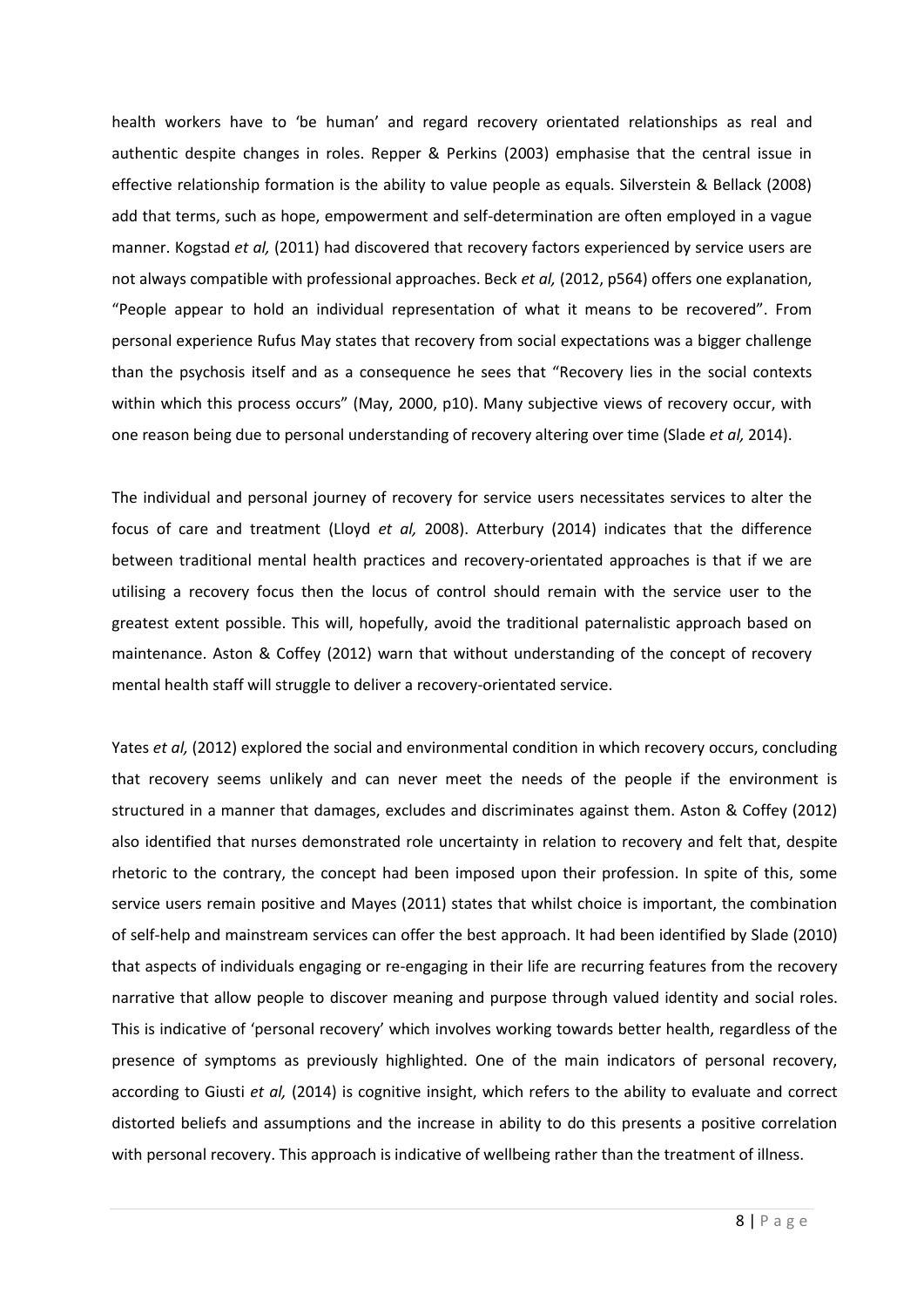Whilst conceptualising and delivering recovery in the context of service provision Woods *et al* (2013) identify that there are a number of idiosyncratic perspectives which need to be taken into account. When Slade *et al* (2014, p14) addressed the 'uses and abuses of recovery' they identified seven misperceptions or abuses of recovery;

- 1) Recovery is the latest model
- 2) Recovery does not apply to 'my' patients
- 3) Service can make people recover through effective treatment
- 4) Compulsory detention and treatment aid recovery
- 5) A recovery orientation means closing services
- 6) Recovery is about making people independent and normal
- 7) Contributing to society happens only after a person is recovered

The emphasis by Slade *et al*, (2014) centres on the implementation of recovery-orientated practices and facilitating inclusion. This type of recovery will involve transformation within, and impact upon mental health services and will not be easy to transform as it impacts upon human systems. Recovery-orientated practices are viewed as ethical by Atterbury (2014) as they recognise and respect every person's personhood and dignity. Extending beyond a reductionist view of symptomatology recovery orientated services help individuals reconstruct their lives in a meaningful way (Mathur *et al,* 2014). The culture of care underpinning how service users are valued, understood, related to and position within the organisation should be central to the delivery of interventions and service systems (Papadopoulos *et al,* 2013).

ImROC (Implementing Recovery through Organisational Change) was established in 2008 by the Department of Health in England and is a joint initiative between the Centre for Mental Health and the Mental Health Network NHS Confederation (Shepherd *et al,* 2014). One of the main tenets of ImROC is;

*"While the ideas of recovery and recovery-oriented practice have the potential to transform mental health services, we need to look beyond what is provided by these services and examine the whole range of resources and opportunities that can support quality of life, full citizenship and human rights for people with mental health problems."* (Boardman and Friedli, 2012).

Approaching recovery and utilising approaches as suggested by ImROC would also go some way to ensuring that services employed a more 'practice-based evidence', in doing this the voice of the service user would be privileged and given equivalent status with the more conventional models of presenting evidence as suggested by Ramon *et al,* (2009). However, caution must be exercised that the case made by Roe *et al,* (2007, p173) does not become true, when they state that; "If recovery can be taken to mean anything, then it comes to mean nothing at all". A similar statement had been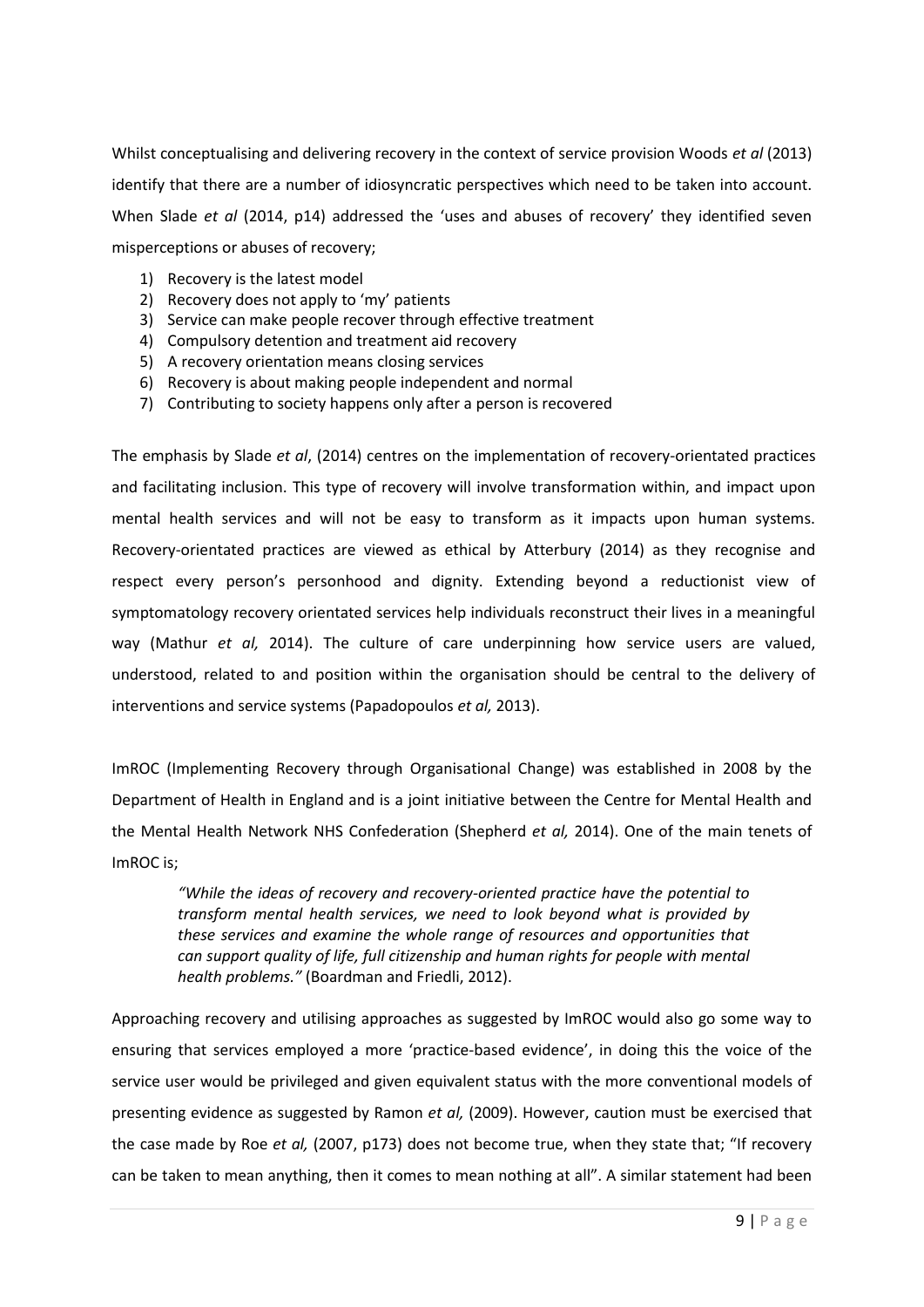made earlier by Lester & Gask (2006) when they commented upon how broadly the term recovery was being made that it bordered on becoming meaningless. However, despite advances since these comments there is a lot of work to be done to enable services to be more effective in enabling recovery for people with a diagnosis of schizophrenia.

The REFOCUS programme is a recent development, which is primarily aimed at promoting recovery in adult mental health services. The REFOCUS manual now in its second edition addresses the implementation of pro-recovery interventions by staff and these interventions impact in two ways; *Recovery promoting relationships,* and *Pro-recovery working practices* (Bird *et al*, 2014). A summary of findings from the REFOCUS programme was published by Fortune *et al* (2015) and this offers a clear demarcation between clinical recovery (emerging from mental health professionals) and personal recovery (emerging from people with lived experience). Importantly, there is clear reference made by Bird *et al* (2014, p8) that "… recovery can take place within, partly outside or wholly outside the mental health service". This is a clear message that people should be encouraged to recover in a fitting environment, not just within mental health services.

This paper contains no conflicts of interest and there has been no third party input or support.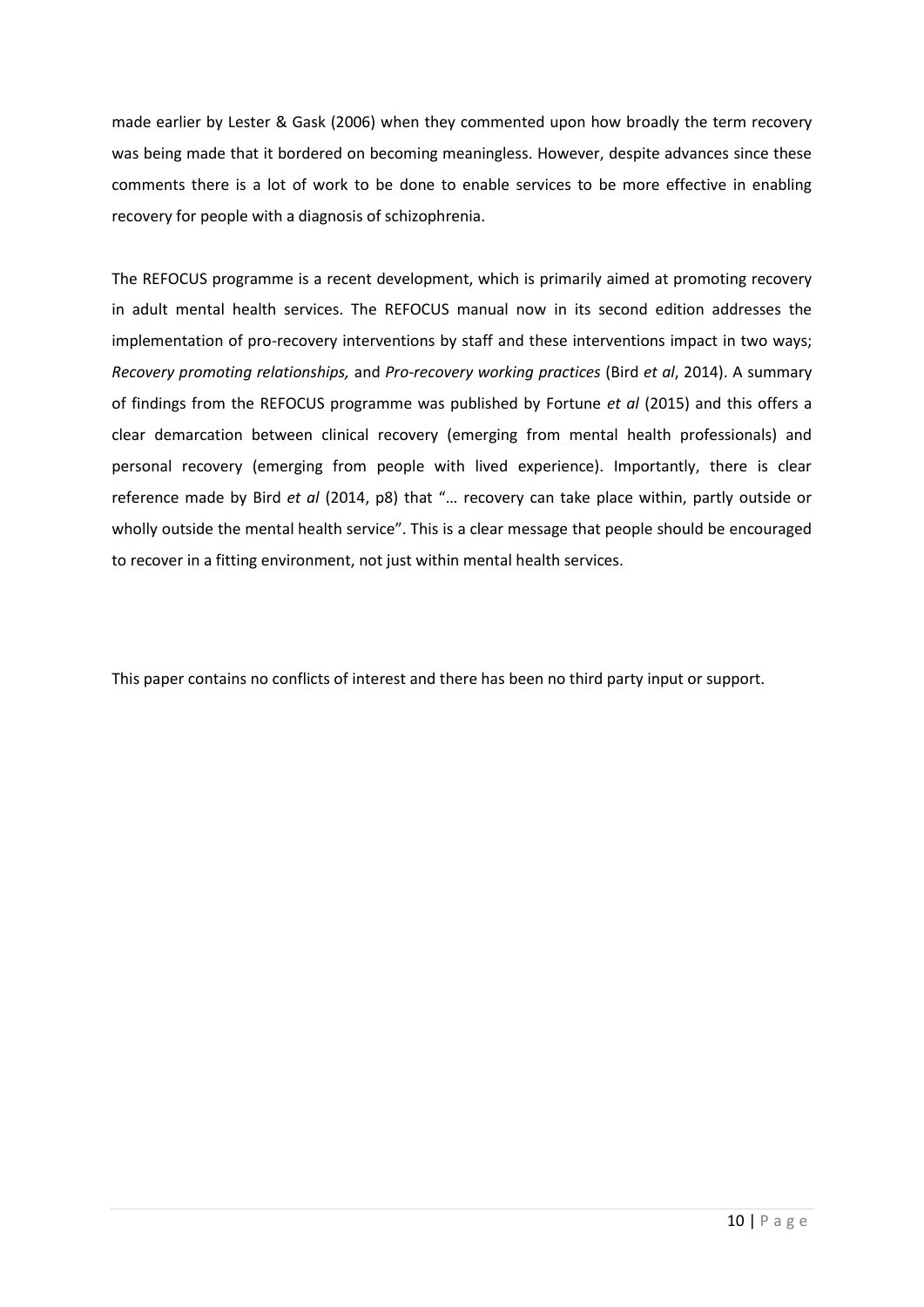## **References**

Ahmed A.O. Buckley P.F. & Mabe P.A. (2012) International efforts at implementing and advancing the recovery model. *International Psychiatry* **9**, (1) 4-6.

Allott P. Loganathan L. & Fulford K.W.M. (2002) Discovering hope for recovery: a review of a selection of recovery literature, implications for practice and systems change. In Lurie S. McCubbin M. & Dallaire B. [Eds] (2002) International innovations in community mental health [special issue]. *Canadian Journal of Community Mental Health.* **21,** (3) 13-33.

Andresen R. Oades L. & Caputi P. (2003) The experience of recovery from schizophrenia: towards an empirically validated stage model. *Australian and New Zealand Journal of Psychiatry.* **37,** 586-594.

Andresen R. Caputi P. & Oades L. (2006) Stages of recovery instrument: development of a measure of recovery from serious mental illness. *Australian and New Zealand Journal of Psychiatry.* **40,** 972- 980.

Anthony W. A. (1993) Recovery from Mental Illness: The Guiding Vision of the Mental Health Service System in the 1990s. *Psychosocial Rehabilitation Journal.* **16**, (4) 11-23.

Antonovsky A. (1985) *Health, Stress and Coping.* London. Jossey-Bass.

Aston V. & Coffey M. (2012) Recovery: what mental health nurses and service users say about the concept of recovery. *Journal of Psychiatric and Mental Health Nursing.* **19,** 257-263.

Atterbury K. (2014) Preserving the Person: The Ethical Imperative of Recovery Orientated Practices. *American Journal of Orthopsychiatry.* **84,** (2) 182-189.

Beck R. Heffernan S. Law H. McCusker M. Bentall R.P. & Morrison A.P. (2012) Subjective judgements of perceived recovery from psychosis. *Journal of Mental Health.* **21,** (6) 556-566.

Bellack A.S. (2006) Scientific and consumer models of recovery in schizophrenia: Concordance, contrasts, and implications. *Schizophrenia Bulletin.* **32,** 432-442.

Bird V. Leamy M. Le Boutillier C. Williams J. & Slade M. (2014) *REFOCUS (2nd Edition): Promoting recovery in mental health services.* London. Rethink Mental Illness.

Boardman J. & Shepherd G. (2012) Implementing recovery in mental health services. *International Psychiatry.* **9**, (1) 6-8.

Boardman J. & Friedli L. (2012) *ImROC Briefing 3: Recovery, Public Mental Health and Wellbeing.* London. Centre for Mental Health & Mental Health Network NHS Confederation.

Bonney S. & Stickley T. (2008) Recovery and mental health: a review of the British literature. *Journal of Psychiatric and Mental Health Nursing.* **15,** 140-153.

Copeland M.E. & Mead S. (2000) *What recovery means for us.* New York. Plenum Press.

Davidson L. Strauss J.S. (1992) Sense of self in recovery from severe mental illness. *British Journal of Medical Psychology.* **65,** (2) 131-145.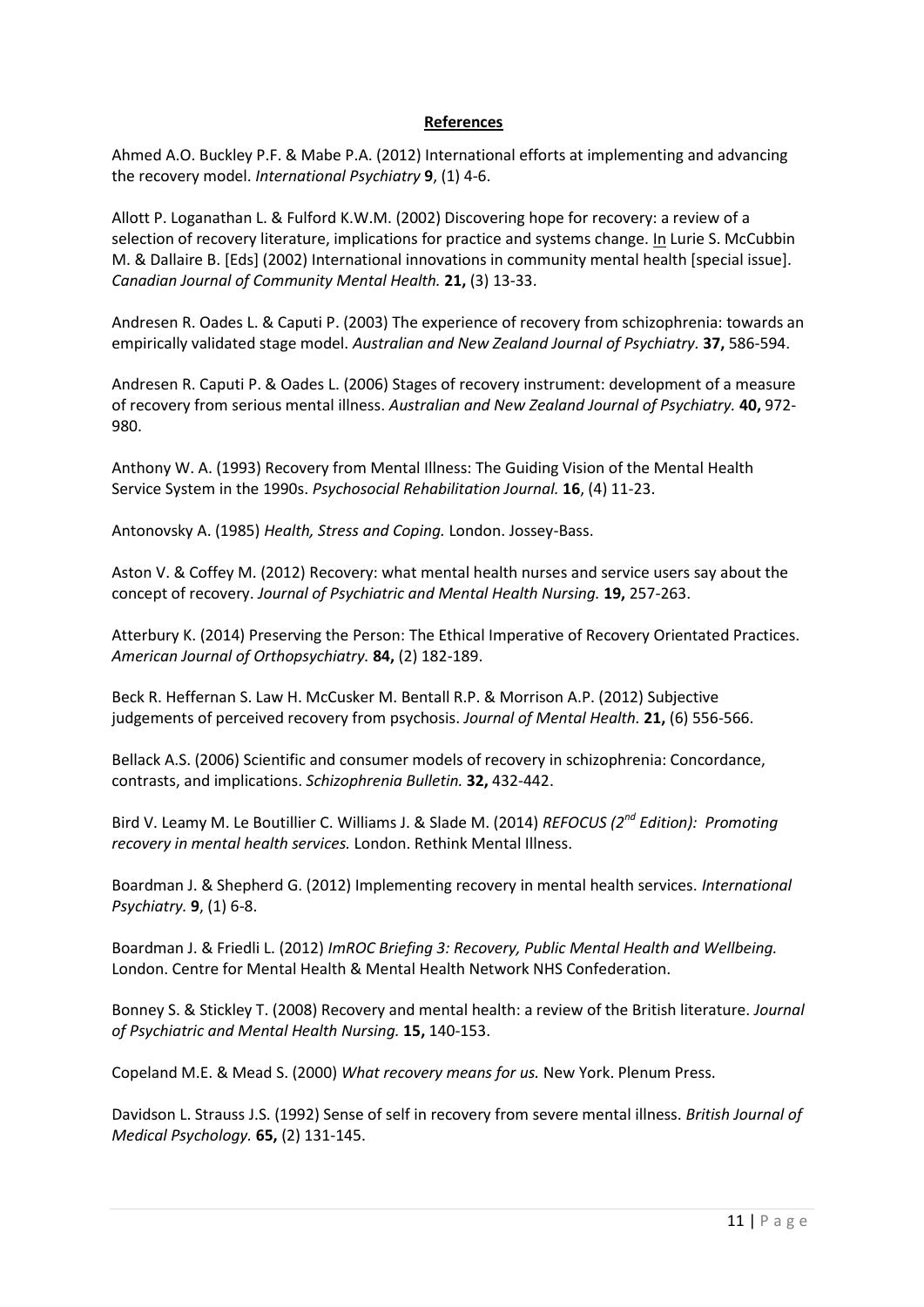Davidson L. (2005) Recovery, self management and the expert patient – Changing the culture of mental health from a UK perspective. *Journal of Mental Health.* **14,** (1) 25-35.

Davidson L. (2008) *Recovery – Concepts and Application*. Devon Recovery Group.

Deegan P.E. (1988) Recovery: The Lived Experience of Rehabilitation. *Psychosocial Rehabilitation Journal.* **11**, (4) 11-19.

Deegan P.E. (2002) Recovery as a Self-Directed Process of Healing and Transformation. *Occupational Therapy in Mental Health.* **17,** 5-21.

Deegan P.E. (2005) The importance of personal medicine: A qualitative study of resilience in people with psychiatric disabilities. *Scandinavian Journal of Public Health* **33,** 1-7.

Department of Health (2006) *From Values to Action: The Chief Nursing Officer's Review of Mental Health Nursing.* London. HMSO.

Fortune B. Bird V. Chandler R. Fox J. Hennem R. Larsen J. Le Boutillier C. Leamy M. Macpherson R. Williams J. & Slade M. (2015) *Recovery for real. A summary of findings from the REFOCUS programme.* London. Rethink Mental Illness.

Frese F.J.III Knight E.L. Saks E. (2009) Recovery from schizophrenia: with views of psychiatrists, psychologists, and others diagnosed with this disorder. *Schizophrenia Bulletin.* **35,** (2) 370-380.

Giusti L. Ussorio D. Tosone A. Di Venanzio C. Bianchini V. Necozione S. Casacchia M. & Roncone R. (2014) Is personal Recovery in Schizophrenia Predicted by Low Cognitive Insight? *Community Mental Health Journal. Springer Publications.* DOI 10.1007/s10597-014-9767-y. July 2014.

Gordon S.E. (2013) Recovery Constructs and the Continued Debate That Limits Consumer recovery. *Psychiatric Services.* **64,** (3) 270-271.

Hobbs M. & Baker M. (2012) Hope for recovery – how clinicians may facilitate this in their work. *Journal of Mental Health.* **21,** (2) 145-154.

Jacobson N. & Curtis L. (2000) Recovery as a policy in mental health services: Strategies emerging from the States. *Psychiatric Rehabilitation Journal*. **23,** 333-341.

Jacobson N. & Greenley D. (2001) What Is Recovery? A Conceptual Model and Explication. *Psychiatric Services.* **52,** (4) 482-485.

Kelly M. & Gamble C. (2005) Exploring the concept of recovery in schizophrenia. *Journal of Psychiatric and Mental Health Nursing.* **12,** 245-251.

Kelves D.J. (1985) *In the Name of Eugenics: Genetics and the Use of Human Heredity.* New York. USA. Knopf.

Kogstad R.E. Ekeland T.J. & Hummelvoll J.K. (2011) In defence of a humanistic approach to mental health care: recovery processes investigated with the help of clients' narratives on turning points and processes of gradual change. *Journal of Psychiatric and Mental Health Nursing.* **18,** 479-486.

Kopelowicz A. Liberman R.P. Ventura J. Zarate R. & Mintz J. (2005) Neurocognitive correlates of recovery from schizophrenia. *Psychological Medicine.* **35,** 1165-1173.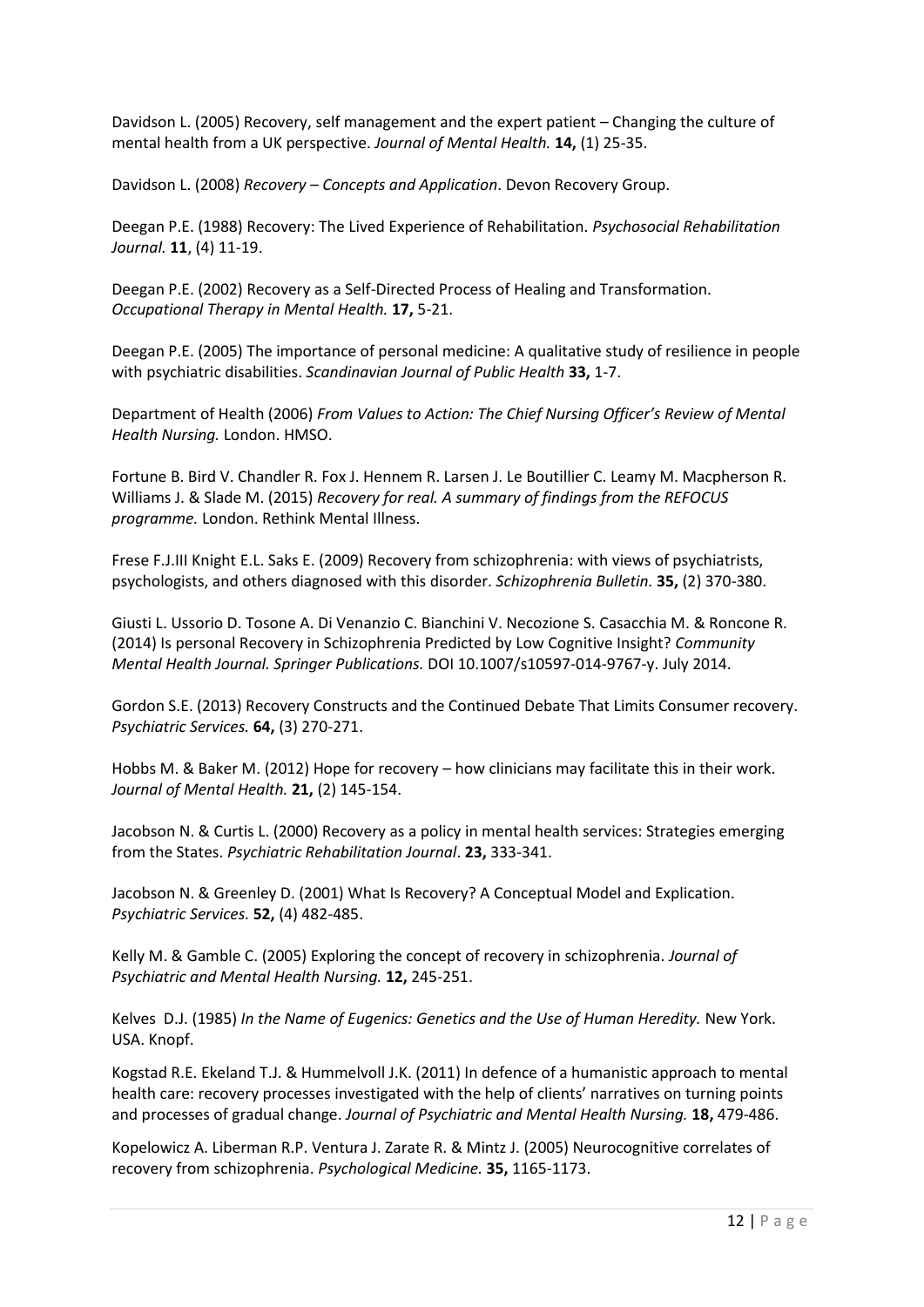Langeland E. Wahl A.K. Kristoffersen K. & Hanestad B. R. (2007) Promoting coping: Salutogenesis among people with mental health problems. *Issues in Mental Health Nursing.* **28,** 275-295.

Lehman A.F. (2000) Putting Recovery into Practice: A Commentary on "What Recovery Means to Us" *Community Mental Health Journal.* **36,** (3) 329-331.

Lester H. & Gask L. (2006) Delivering medical care for patients with serious mental illness or promoting a collaborative model of recovery? *British Journal of Psychiatry.* **188,** 411-402.

Lewin K. (1951) *Field Theory in Social Science.* New York. Harper & Row.

Liberman R.P. & Kopelowicz A. (2005) Recovery from schizophrenia: A concept in search of research. *Psychiatric Services.* **56,** (6) 735-742.

Lloyd C. Waghorn G. & Williams P.L. (2008) Conceptualising Recovery in Mental Health Rehabilitation. *British Journal of Occupational Therapy.***71,** (8) 321-328.

Mathur S. Bhola P. Khanam F. & Thirthalli J. (2014) Restoring the sense of self in the process of recovery in schizophrenia. *Journal of Psychosocial Rehabilitation Mental Health.* **1,** (1) 31-35.

May R. (2000) Routes to recovery from psychosis: The roots of a clinical psychologist. *Clinical Psychology Forum.* **146,** 6-10.

Mayes D. (2011) Self-help: Helping myself towards recovery. *Journal of Mental Health.* **20,** (6) 580- 582.

Mountain D. & Shah P.J. (2008) Editorial: Recovery and the medical model. *Advances in Psychiatric Treatment.* **14,** 241-244.

Onken S.J. Craig C.M. Ridgway P. Ralph R.O. & Cook J.A. (2007) An Analysis of the Definitions and Elements of Recovery: A Review of the Literature. *Psychiatric Rehabilitation Journal.* **31,** (1) 9-22.

Papadopoulos A. Fox A. & Herriott M. (2013) Recovering wellbeing: an integrative framework. *British Journal of Mental Health Nursing.* **2,** (3) 145-154.

Perkins R.E. & Slade M. (2012) Recovery in England: transforming statutory services? *International Review of Psychiatry.* **24,** (1) 29-39.

Pilgrim D. (2009) Recovery from mental health problems: Scratching the surface without ethnography. *Journal of Social Work Practice.* **23,** (4) 475-487.

Pilgrim D. & McCrainie A. (2013) *Recovery and Mental Health: a critical sociological account.* Basingstoke. Palgrave Macmillan.

Ramon S. Healy B. & Renouf N. (2009) *Chapter 49: Recovery from mental illness as an emergent concept and practice in Australia and the UK.* In J. Reynolds. R. Muston, T. Heller, J. Leach, M. McCormick, J. Wallcraft & M. Walsh [Eds] (2009) *Mental Health Still Matters.* Milton Keynes. UK. Palgrave Macmillan.

Repper J. & Perkins R.E. (2003) *Social Inclusion and Recovery: A Model for Mental Health Practice.* Edinburgh. Bailliere Tindall.

Roe D. Rudnick A. & Gill K.J. (2007) The concept of 'Being in recovery'. *Psychiatric Rehabilitation Journal.* **30,** (3) 171-173.

Roe D. & Davidson L. (2008) Chapter 55: Recovery. In K.T. Mueser & D.V. Jeste [Eds] *Clinical Handbook of Schizophrenia.* New York. Guildford Press.